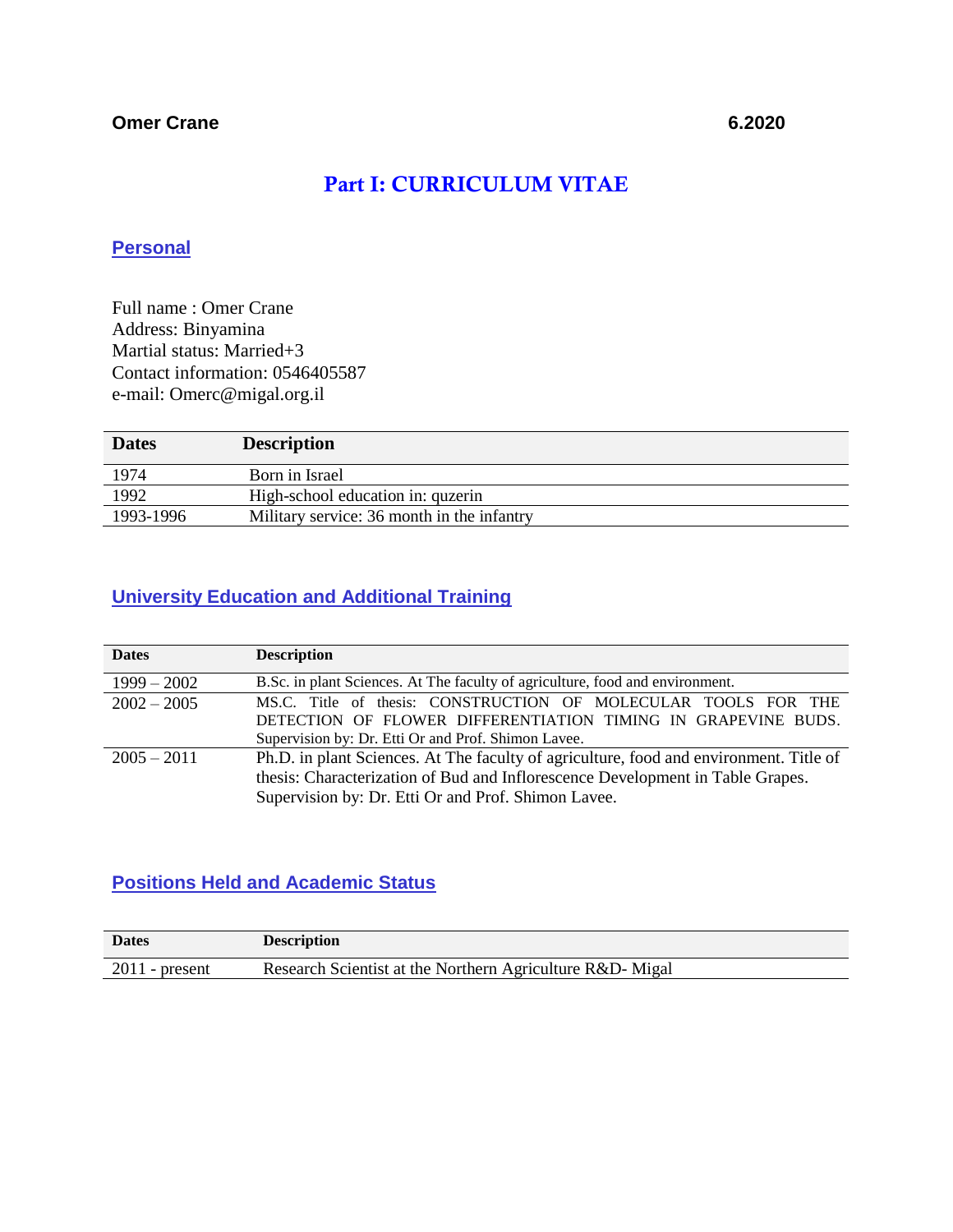# **Training / Teaching Experience**

A. Academic Contribution:

| <b>Description</b>                                                                        |
|-------------------------------------------------------------------------------------------|
| Lecturer of a part of a course at the Hebrew University: Grape physiology in the Wine and |
| Grape Curriculum                                                                          |
| Lecturer, Ohalo college                                                                   |
| Title of the course: Grape physiology                                                     |
| Student guidance: Guidance of graduated M.Sc. student - Rotem Nalvizky. Title             |
| of thesis: Expression Level of the GLRaV-3 virus in symptomatic and non-                  |
| symptomatic vines and influence on fruit load and wine quality.                           |
| Guidance with Dr. Tirza Zehavi and Dr. Zohar Kerem.                                       |
| Guidance of M.Sc. student – Rita Monther. Title of thesis: Examining the                  |
| factors that influence the color accumulation in the Crips Pink. Guidance                 |
| with Prop Rafi Stern                                                                      |
|                                                                                           |
| Guidance of M.Sc. student – Lior Cohen. Title of thesis: Early picking of                 |
| high quality sweet cherry, growing under high tunnel structure. Guidance                  |
| with Prop Rafi Stern                                                                      |
|                                                                                           |

## **Membership in Scientific and Agricultural Committees**

#### A. Local:

2018-Present The Chief Scientist Research Proposal Evaluation Committee

## **Active Participation in Meetings**

A. International:

| Date | <b>Title of the Meeting</b>                     | <b>Place</b>        | Role    |
|------|-------------------------------------------------|---------------------|---------|
| 2013 | Cost action FA1003: Phenotyping for Vitis       | Geilweilerhof       |         |
|      | resistance to fungal diseases virus and         | Germany             |         |
|      | phytoplasma diagnosis.                          |                     |         |
| 2012 | Plant dormancy symposium and a professional     | Auckland, New       |         |
|      | tour for apple thinning.                        | Zealand             |         |
| 2015 | The 19th GiESCO Meeting (Group of international | Montpellier. France | Poster  |
|      | Experts of vitivinicultural Systems for         |                     |         |
|      | CoOperation.                                    |                     |         |
| 2015 | Adviser for Dormancy breaking treatment in      | California USA      |         |
|      | Pistachio. Invited by Wonderful pistachio       |                     |         |
|      | company.                                        |                     |         |
| 2016 | X International Symposium on Grapevine          | Verona, Italy       | Poster  |
|      | Physiology and Biotechnology.                   |                     |         |
| 2017 | International Symposium on Flowering, Fruit Set | Palermo, Italy      | Speaker |
|      | and Alternate Bearing                           |                     |         |
| 2017 | Advances in Pistachio Production Short Course   | California USA      |         |
|      | and a professional tour                         |                     |         |
| 2018 | professional tour for apple training system     | Geneva New York.    |         |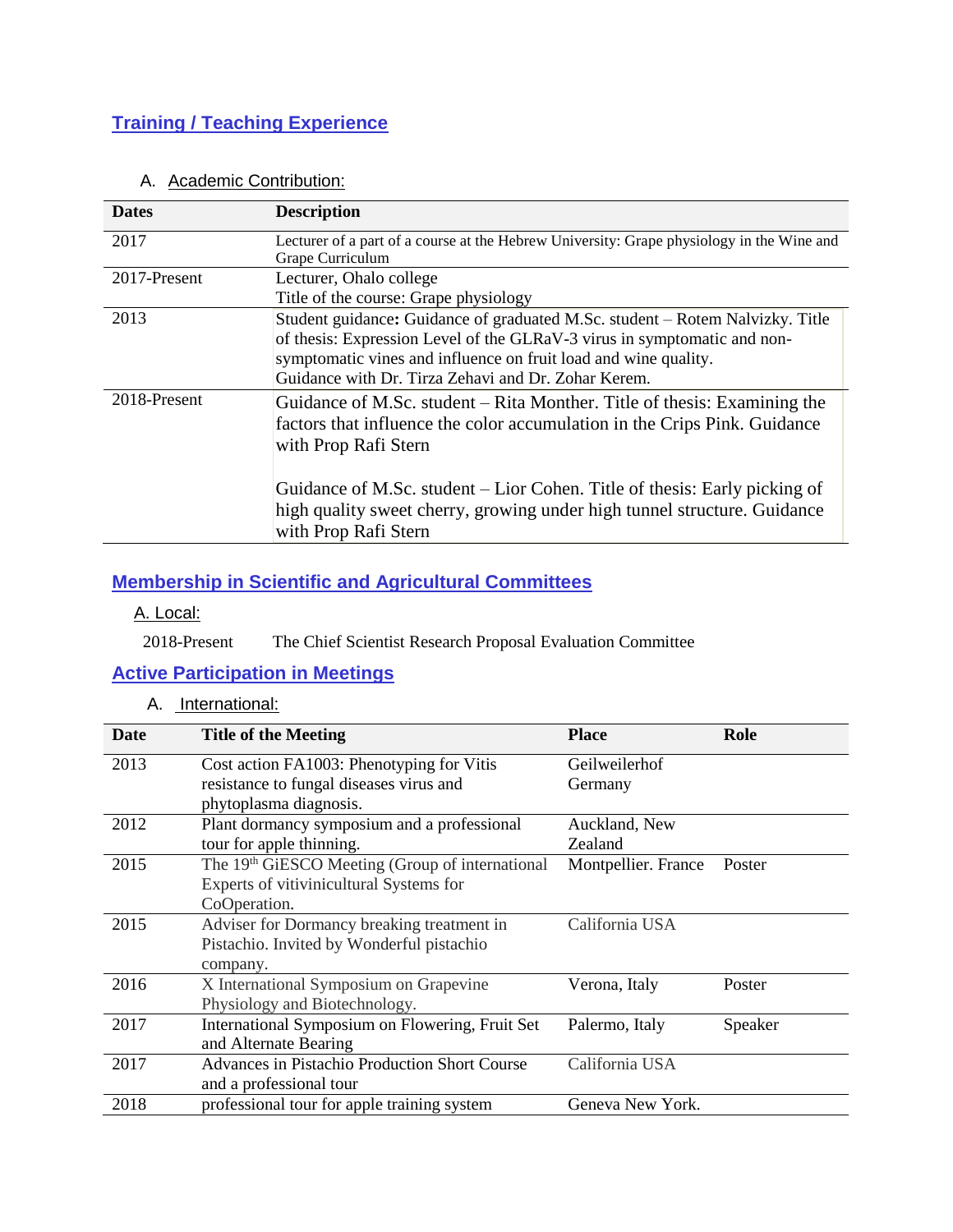| 2018 | The EUFRIN WG "Fruit chemical thinning"     | Friederikshafen,<br>Germany | Speaker |  |
|------|---------------------------------------------|-----------------------------|---------|--|
| 2019 | professional tour for apple training system | Latisana Italv              |         |  |

## B. National:

| <b>Date</b> | <b>Title of the Meeting</b>                                 | Role                   |
|-------------|-------------------------------------------------------------|------------------------|
| 2014        | Grape vine meeting in Sde Boker Campus                      | Poster                 |
| 2013        | Northern R&D Annual meeting for the Grape vine growers      | Invited lecture        |
| 2014        | Northern R&D Annual meeting for Pear growers                | <b>Invited Lecture</b> |
| 2014        | Northern R&D Annual meeting for Apples growers              | <b>Invited Lecture</b> |
| 2014        | Northern R&D Annual meeting for the Grape vine growers      | Invited lecture        |
| 2015        | Northern R&D Annual meeting for the Grape vine growers      | <b>Invited Lecture</b> |
| 2015        | Northern R&D Annual meeting for Apples growers              | Invited lecture        |
| 2015        | Northern R&D Annual meeting for Deciduous growers           | <b>Invited Lecture</b> |
| 2015        | Annual meeting for the Grape vine growers Volcani center    | <b>Invited Lecture</b> |
| 2016        | Annual meeting for the Grape vine growers Volcani center    | <b>Invited Lecture</b> |
| 2016        | Northern R&D Annual meeting for the Grape vine growers      | <b>Invited Lecture</b> |
| 2016        | Annual meeting of shaham deciduous extention Volcani center | <b>Invited Lecture</b> |
| 2017        | Northern R&D Annual meeting for Apples growers              | Invited lecture        |
| 2017        | Appel thining meeting in the The faculty of agriculture     | Invited lecture        |
| 2017        | Deciduous grower meeting in Metulla                         | Invited lecture        |
| 2017        | Agricultural innovation, Golan Hights and Galilee           | Invited lecture        |
| 2018        | Deciduous grower meeting in Masmiya                         | Invited lecture        |
| 2018        | Northern R&D Annual meeting for the Grape vine growers      | <b>Invited Lecture</b> |
| 2018        | Northern R&D Annual meeting for Apples growers              | <b>Invited Lecture</b> |
| 2019        | Annual meeting for the Grape growers Volcani center         | <b>Invited Lecture</b> |
| 2019        | Northern R&D Annual meeting for Deciduous growers           | <b>Invited Lecture</b> |
| 2020        | Northern R&D Annual meeting for Deciduous growers           | <b>Invited Lecture</b> |
| 2020        | Annual meeting for the Grape growers Volcani center         | <b>Invited Lecture</b> |

## **Research Grants**

## National Competitive Grants

|      | <b>Granting Source</b><br><b>Duration</b>               |         |           | Budget (US \$ / year)                                                                                                             |              |                   |
|------|---------------------------------------------------------|---------|-----------|-----------------------------------------------------------------------------------------------------------------------------------|--------------|-------------------|
| Year |                                                         | (vears) | Role*     | Title (short)                                                                                                                     | <b>Total</b> | <b>Researcher</b> |
| 2013 | Chief Scientist of the Ministry<br>of Agriculture grant |         | <b>CI</b> | Development of a DSS<br>system for apple trees<br>thinning based on precision<br>agriculture principles                           | 10,000       | 10,000            |
| 2014 | Chief Scientist of the Ministry<br>of Agriculture grant | 3       | CI        | Identification and<br>development of cianamid<br>substitute for dormancy<br>release in table grapes and<br>deciduous fruit trees. | 29,000       | 29,000            |
| 2016 | Chief Scientist of the Ministry<br>of Agriculture grant | 3       | PI        | Examination of imported<br>clones from leading wine<br>grapes species in Israel                                                   | 40,000       | 40,000            |
| 2017 | Chief Scientist of the Ministry                         | 3       | PI        | Development of a practical                                                                                                        | 25,000       | 25,000            |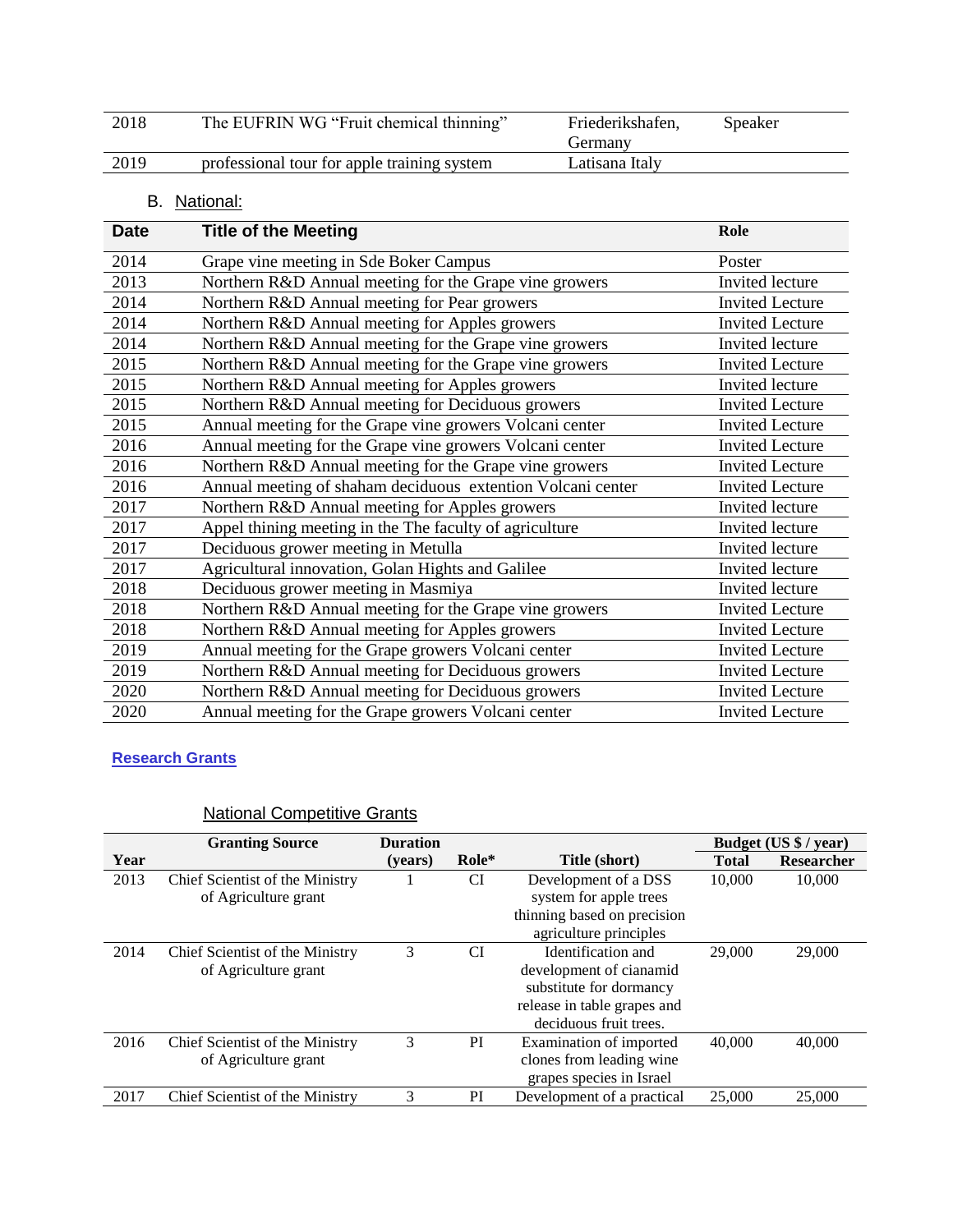|      | of Agriculture grant and wine    |   |           | pre-harvest irrigating                     |        |        |
|------|----------------------------------|---|-----------|--------------------------------------------|--------|--------|
|      | grape Production Board           |   |           | regime, in order to reduce                 |        |        |
|      |                                  |   |           | berry weight loss in Merlot                |        |        |
|      |                                  |   |           | and Shiraz cultivars                       |        |        |
| 2017 | Chief Scientist of the Ministry  | 3 | <b>CI</b> | Criteria for leaf pulling in               | 37,500 | 20,000 |
|      | of Agriculture grant and wine    |   |           | red and white wine grapes                  |        |        |
|      | grape Production Board           |   |           | varieties as a tool for                    |        |        |
|      |                                  |   |           | mechanization of the work.                 |        |        |
| 2017 | Chief Scientist of the Ministry  | 3 | PI        | Title: Early picking during                | 43,000 | 43,000 |
|      | of Agriculture grant             |   |           | April, of high quality sweet               |        |        |
|      |                                  |   |           | cherry, growing under High                 |        |        |
|      |                                  |   |           | Tunnel structure                           |        |        |
| 2018 | Chief Scientist of the Ministry  | 3 | PI        | <b>Examination of New</b>                  | 67,500 | 67,500 |
|      | of Agriculture subsidies and the |   |           | Deciduous cultivars in the                 |        |        |
|      | Jewish national fund             |   |           | Golan                                      |        |        |
| 2018 | Chief Scientist of the Ministry  | 3 | PI        | Examination of                             | 30,000 | 30,000 |
|      | of Agriculture subsidies and the |   |           | Comprehensive application                  |        |        |
|      | Jewish national fund             |   |           | of cyanamid substitute, for                |        |        |
|      |                                  |   |           | dormancy release in                        |        |        |
|      |                                  |   |           | deciduous fruit trees                      |        |        |
| 2018 | Chief Scientist of the Ministry  | 3 | PI        | Acclimation of blueberry                   | 34,000 | 34,000 |
|      | of Agriculture subsidies and the |   |           | varieties and the                          |        |        |
|      | Jewish national fund             |   |           | development of best                        |        |        |
|      |                                  |   |           | practices for production in                |        |        |
|      |                                  |   |           | Israel                                     |        |        |
| 2018 | Chief Scientist of the Ministry  | 4 | <b>CI</b> | Late chemical thinning in                  | 14,000 | 14,000 |
|      | of Agriculture grant             |   |           | Apple based on prediction                  |        |        |
|      |                                  |   |           | of future abscission using                 |        |        |
|      |                                  | 3 |           | molecular markers                          |        |        |
| 2019 | Chief Scientist of the Ministry  |   | PI        | Development of                             | 75,000 | 60,000 |
|      | of Agriculture grant and         |   |           | agrotechnological methods                  |        |        |
|      | Production Board                 |   |           | to improve color in red                    |        |        |
|      |                                  |   |           | apple cultivars in order to                |        |        |
| 2019 |                                  | 3 | PI        | cope with import fruits                    |        | 35,000 |
|      | Chief Scientist of the Ministry  |   |           | Development of high                        | 45,000 |        |
|      | of Agriculture grant             |   |           | density Apple orchards in<br><b>Israel</b> |        |        |
| 2019 | Chief Scientist of the Ministry  | 3 | CI        | Berry Production as New                    | 45,000 | 25,000 |
|      | of Agriculture grant             |   |           | High Profit Crops for                      |        |        |
|      |                                  |   |           | <b>Upper Galilee Farms</b>                 |        |        |
| 2020 | Chief Scientist of the Ministry  | 3 | CI        | Blueberry nutrition in order               | 75,000 | 37,000 |
|      | of Agriculture subsidies and the |   |           | to improve production                      |        |        |
|      | Jewish national fund             |   |           |                                            |        |        |
| 2020 | Chief Scientist of the Ministry  | 3 | PI        | New training system aimed                  | 50,000 | 50,000 |
|      | of Agriculture subsidies and the |   |           | to reduce labor and                        |        |        |
|      | Jewish national fund             |   |           | increase yield and quality                 |        |        |
|      |                                  |   |           | in Peach (Prunus persica)                  |        |        |
|      |                                  |   |           |                                            |        |        |

## **Other Funds:**

|      | <b>Granting Source</b>         | <b>Duration</b> |       |                                                                                          |              | Budget (US \$ / year) |
|------|--------------------------------|-----------------|-------|------------------------------------------------------------------------------------------|--------------|-----------------------|
| Year |                                | (vears)         | Role* | Title (short)                                                                            | <b>Total</b> | Researcher            |
| 2013 | Wine grape Production<br>Board |                 | PI    | Development of tools in order<br>to minimize the expression of<br>the GLRaV-3 virus as a | 13,000       | 13,000                |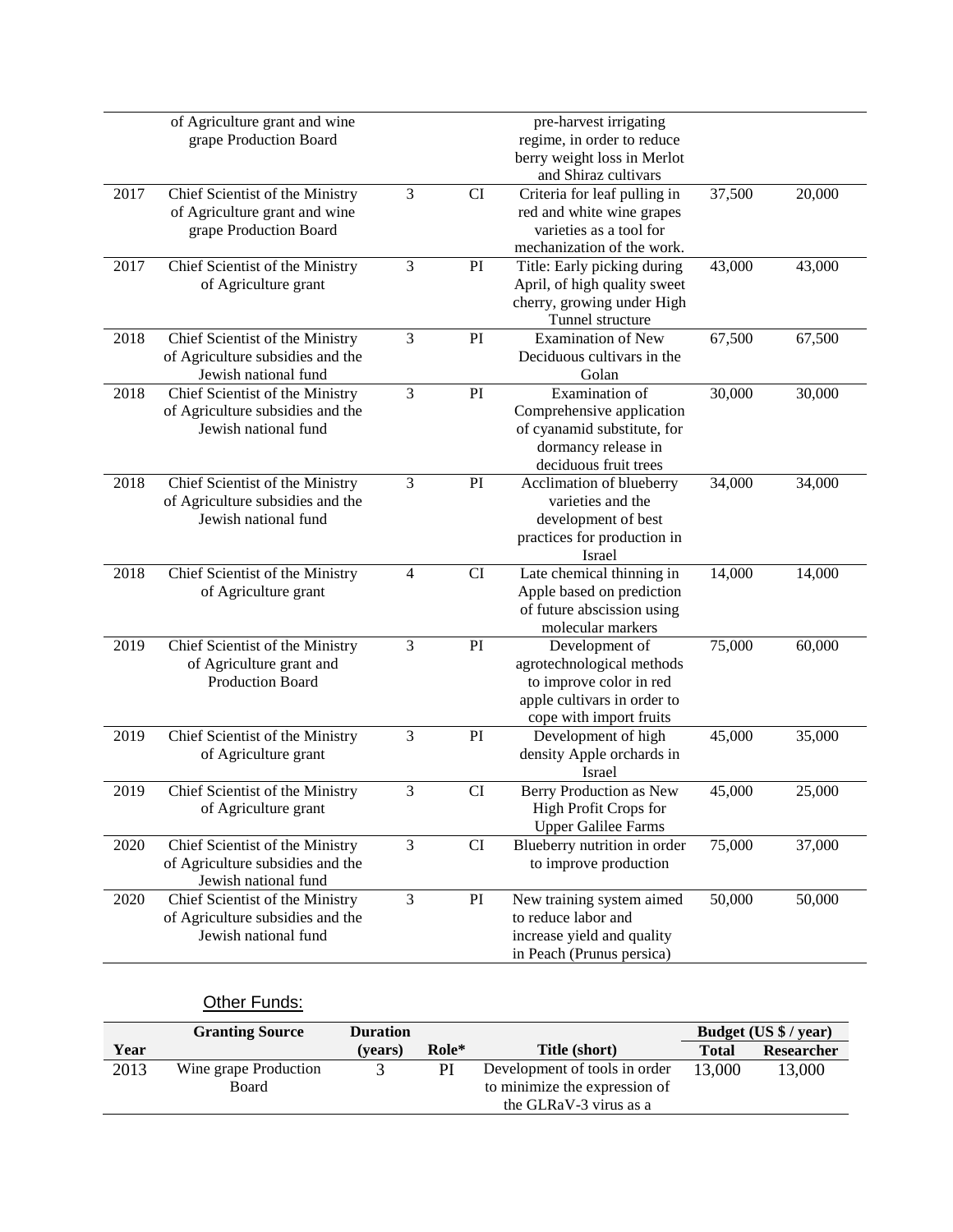|      |                                       |   |    | means decrease fruit load and<br>wine quality                                    |        |        |
|------|---------------------------------------|---|----|----------------------------------------------------------------------------------|--------|--------|
| 2013 | Wine grape Production<br><b>Board</b> | 3 | PI | Examination of imported<br>clones from leading wine<br>grapes species in Israel. | 13,000 | 13,000 |
| 2015 | grape Production Board                | 3 | PI | Improve Crimson grape color                                                      | 13,000 | 13,000 |
| 2018 | <b>MIGAL</b>                          |   | CI | Reduse apple biennial bearing<br>by using Giberrellin inhibitor                  | 25,000 | 15,000 |
| 2019 | <b>Apple Production Board</b>         | 3 | PI | high density Apple orchards<br>in Israel                                         | 37,000 | 30,000 |
| 2020 | <b>Apple Production Board</b>         |   | PI | Improve Apple prodaction in<br>Israel                                            | 90,000 | 90,000 |

\*PI = Principal Investigator; LPI= Local Principal Investigator; CI = Cooperating Investigator

# Part II: LIST OF PUBLICATIONS

| Marks: |                                          |
|--------|------------------------------------------|
|        | Student or post-doc under my supervision |
| ∗      | Equal contribution                       |

#### **Articles in Reviewed Journals**

- 1. **Omer Crane**, Tamar Halaly, Xuequn Pang, Shimon Lavee, Avi Perl, Radomira Vankova & Etti Or (2012) Cytokinin-induced VvTFL1A expression may be involved in the control of grapevine fruitfulness. [Planta](http://link.springer.com/journal/425) Volume 235, 181-192
- 2. [Tamar Halaly,](http://link.springer.com/search?facet-author=%22Tamar+Halaly%22) [Xuequn Pang,](http://link.springer.com/search?facet-author=%22Xuequn+Pang%22) [Tamar Batikoff,](http://link.springer.com/search?facet-author=%22Tamar+Batikoff%22) **[Omer Crane](http://link.springer.com/search?facet-author=%22Omer+Crane%22)**, [Alexandra Keren,](http://link.springer.com/search?facet-author=%22Alexandra+Keren%22) [Jaganatha](http://link.springer.com/search?facet-author=%22Jaganatha+Venkateswari%22)  [Venkateswari,](http://link.springer.com/search?facet-author=%22Jaganatha+Venkateswari%22) [Aliza Ogrodovitch,](http://link.springer.com/search?facet-author=%22Aliza+Ogrodovitch%22) [Avi Sadka,](http://link.springer.com/search?facet-author=%22Avi+Sadka%22) [Shimon Lavee,](http://link.springer.com/search?facet-author=%22Shimon+Lavee%22) [Etti Or](http://link.springer.com/search?facet-author=%22Etti+Or%22) (2008) Similar mechanisms might be triggered by alternative external stimuli that induce dormancy release in grape buds. [Planta](http://link.springer.com/journal/425) Volume 228, pp 79-88
- 3. Tsvika Keilin, Xuequn Pang, Jaganatha Venkateswari, Tamar Halaly, **Omer Crane**, Alexandra Keren, Aliza Ogrodovitch, Ron Ophir, Hanne Volpin, David Galbraith, Etti Or (2007) Digital expression profiling of a grape-bud EST collection leads to new insight into molecular events during grape-bud dormancy release. Plant Science, Volume 173, 446-457
- 4. Xuequn Pang Tamar Halaly, **Omer Crane** Tsvicka Keilin, Alexandra Keren-Keiserman, Aliza Ogrodovitc, David Galbraith and Etti Or (2007) Involvement of calcium signalling in dormancy release of grape buds. Journal of Experimental Botany, Volume 58, 3249–3262.
- 5. Haberman, A., Ackerman, M., **Crane, O**., Kelner, J. J., Costes, E., & Samach, A (2016) "Different flowering response to various fruit loads in apple cultivars correlates with degree of transcript reaccumulation of a TFL1‐encoding gene." *The Plant Journal*.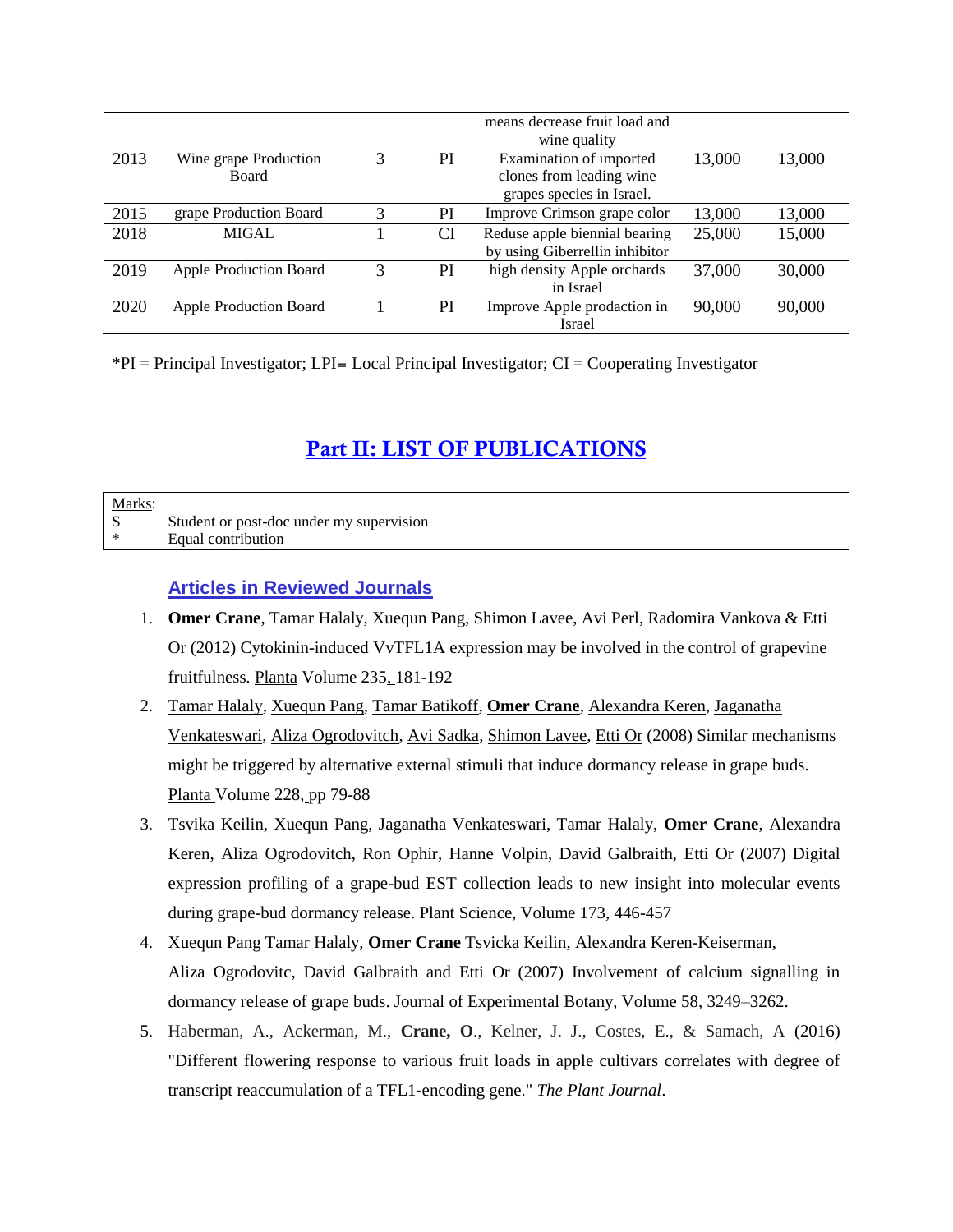#### **2. Articles in reviewed journals in Hebrew**

- 1. Dafni Yalin.,M. Moy., Y. **Crane., O**. Zahavi., T. Ovadia., S. Dror., S. Levi., K. Mendelson., O (2017) Downy mildew in grape vine – a weather model for reducing fungicide application. Alon Hanotea, 71: 34-37.
- 2. Nalvizky., R. Sapir., G. Zahavi., T Crane., O (2014) Leaf roll virus symptoms in grapevine. A Correlation between symptoms and grape quality. Alon Hanotea, 68: 46-50.
- 3. **Crane., O.** Stern., R Sar Shalom., A Agiv., M. Doron., S. Grinblat., Y. Antman., S. Eraz., A (2015) Dormancy breaking in apple – substitute for hydrogen cyanamide. Alon Hanotea, 70: 34-39.
- 4. **Crane., O.** Stern., R Sar Shalom., A Agiv., M. Doron., S. Grinblat., Y. Antman., S. Eraz., A (2015) Dormancy breaking in pear – substitute for hydrogen cyanamide. Alon Hanotea, 70: 37-41.
- 5. **Crane.,O.** Yehuda., Y. Zahavi., T. Harcabi., E (2018) Grape vine cv.Merlot imported clones in Israel. Alon Hanotea, 72: 39-43.

#### **3. ARTICLES IN REVIEWED PROCEEDINGS**

- 1. M.A. Flaishman, S.M Cochavi, A. Faigenboim and **Omer Crane** (2017) Characterization of abscission-related pathways during earlynapple (Malus x domestica Borkh.) fruitlet development: a marker-assisted horticultural practices approach. International Symposium on Flowering, Fruit Set and Alternate Bearing 1229 (pp. 65-70).
- 2. Erez Amnon, Sar-Shalom Ayelet **and Crane Omer** (2020) Coping with global warming effects on reduced winter chilling for deciduous fruit trees. Agronomy

# *Part III: DESCRIPTION OF MAJOR ACHIEVEMENTS*

## **Contribution to Agricultural and/or Environmental Sciences**

- I concentrate on applicative work, cooperating with extention guides and farmers. During my working years at the Northern R&D I have developed trust relationship with growers and various companies representatives around the country. These relationships help me focus on the applicative issues of my research and allow me to compare results from differents regions and farmers which are not within immediate workframe.
- 2018 Results from Dormancy substitute research are already being used in agricultural. Based on our research 2 different dormancy breaking chemicals are accessible for farmers and are being used in different deciduous orchards. One of the chemical is Pick – up and the other is Armobreak – ArmoN.
- 2018 Early picking of high quality sweet cherry is showing a promising possibility and farmers are showing interest in adopting the methods for their fields.